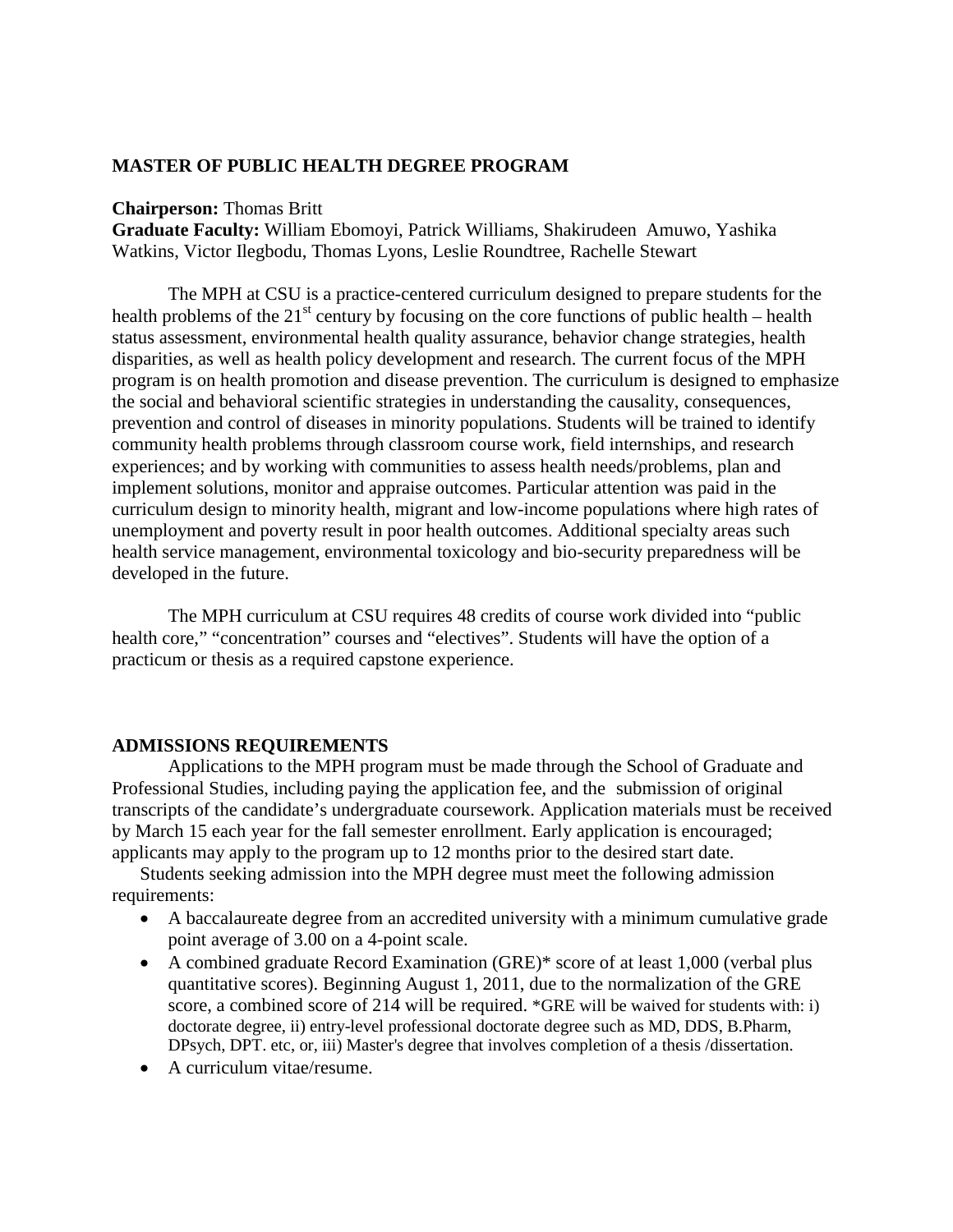- Personal statement describing past education, experience, and current professional career objectives.
- Three letters of recommendation from persons qualified to assess their academic work, clinical, public health, professional experiences or leadership potential in public health.

Courses taken prior to admission to the MPH program must be approved at the time of admission if they are to be counted towards the degree. These courses must have a grade of B or better. Approval must be granted by both the department and the School of Graduate and Professional Studies. To gain approval an extra original transcript must accompany the application and submitted to the School of Graduate and Professional Studies.

Upon admission into the program, a faculty advisor will be assigned to each student based on their specialty. The faculty advisor will monitor students' performance each semester. Attention will be given to course grades and related measures of achievements.

Applicants whose background is not in health sciences will be required to take PUBH 5126: Biological Basis of Public Health course during the first semester. Prospective students seeking admission to the MPH program must meet the standards on academic ability and work experience. The Admission Committee will place emphasis on the qualifications and credentials of the students to succeed in public health practice.

#### **GRADUATION REQUIREMENTS**

To be awarded an MPH degree, students must successfully complete all academic work by the semester they wish to graduate. Capstone fieldwork experience or a thesis must also be completed. Specific requirements to be fulfilled by the graduating students include:

- (a) Academic Performance: Cumulative grade point average of 3.00 on a four point scale in all required and elective courses.
- (b) Practicum: Six credits of field work (practicum) to develop the skills and competencies through service experience in a health profession or health-related organization -- applying concepts and theories learned in the classroom. The practicum will be arranged in two blocks spanning over two semesters and must be successfully completed. Prior to the experience, the practicum coordinator will discuss with each student their career interest, needs and geographic constraints to determine the placement site.
- (c) Final Submission of a Thesis**:** Students on the research option track will submit their thesis to the faculty advisor and a copy must be submitted to the chairperson two weeks before defense date. The student must successfully defend the thesis.
- (d) Presentation of Project: Each student must successfully complete their capstone fieldwork experience and thesis and present it at the School of Graduate and Professional Studies Research Forum.
- (e) Grade Format: Letter (A-F) grades are awarded in theory courses. "Satisfactory" or "Unsatisfactory" grades are awarded only for the capstone thesis and practicum experiences.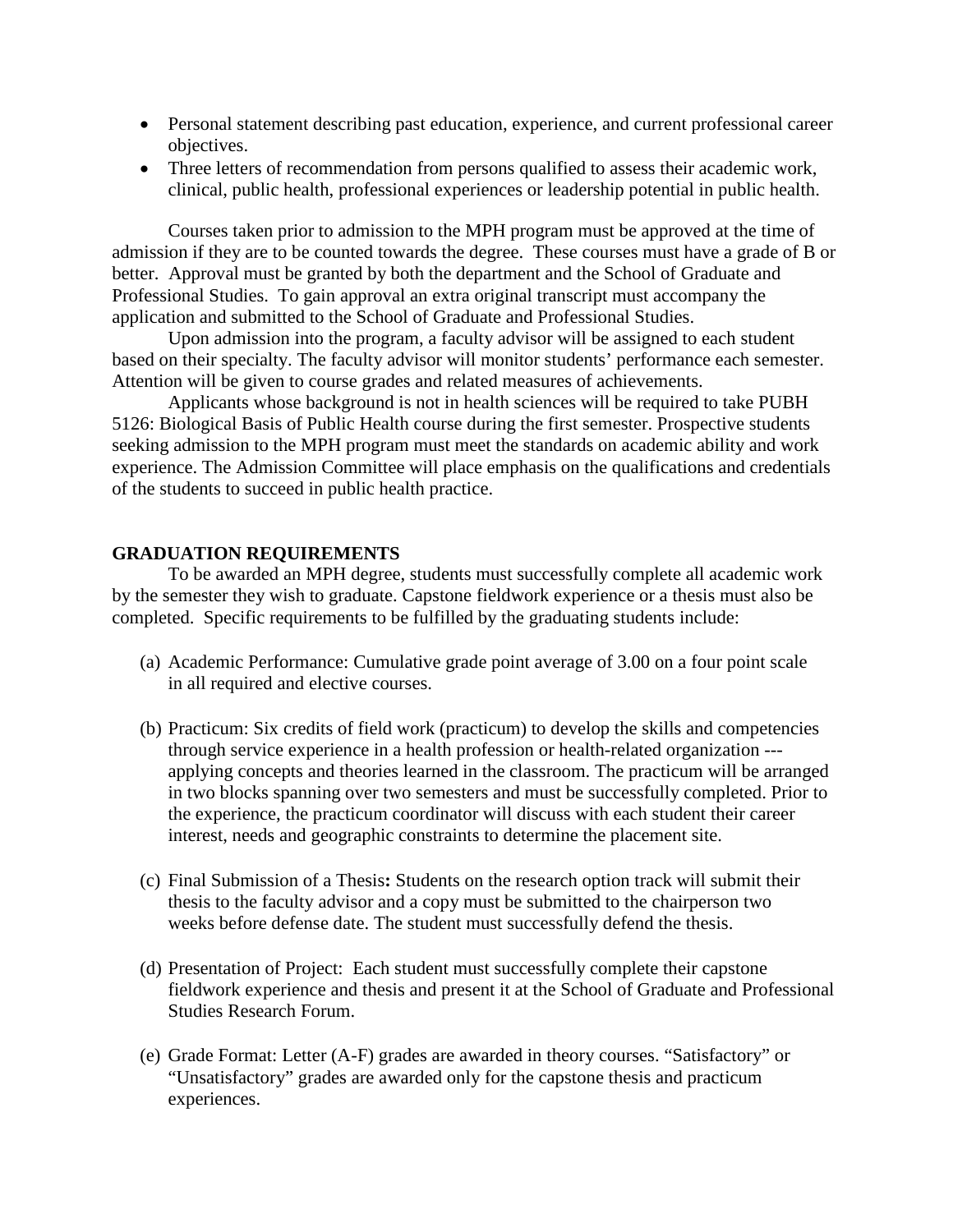#### **Progression and Probation Policy**

The following academic progress and probation policy will be enforced in the MPH program:

- 1. Students must maintain a minimum 3.0 cumulative grade point average to demonstrate satisfactory academic progress and good academic standing. A student is placed on probation if the cumulative grade point average falls below 3.0 for any term. After being placed on probation, a student must attain a minimum cumulative grade point average of 3.0 within the next two terms or be dismissed from the graduate program.
- 2. No more than two grades of C can be earned in any of the MPH courses. A course in which a D was obtained must be repeated to obtain a grade of C or better.
- 3. Student cannot obtain more than six credit hours of course work with a grade of D or F, whether the grade is part of the MPH program or not. Where a student has two or more grades of I outstanding, the student should be reviewed for probationary status.

# **Curriculum Pattern (Semester by Semester Course Offering)**

The curriculum patterns for the MPH program in Health Promotion and Disease Prevention and Health Services Management are presented below:

| <b>Health Promotion and Disease Prevention</b>                                 |                               |  |
|--------------------------------------------------------------------------------|-------------------------------|--|
| <b>FIRST YEAR</b>                                                              |                               |  |
| <b>Fall Semester</b>                                                           | <b>Credit</b><br><b>Hours</b> |  |
| PUBH 5110 - Fundamentals of Public Health Practice                             | 3                             |  |
| PUBH 5112- Environmental Health and Safety                                     | 3                             |  |
| PUBH 5113- Epidemiology                                                        | $\overline{3}$                |  |
| PUBH 5117 - Research Methods                                                   | $\overline{3}$                |  |
| PUBH -5126- Biological Basis of Public Health*                                 | 3                             |  |
| *For non-health science professional admitted into the MPH program             |                               |  |
| <b>Total Credit Hours - 12 or 15</b>                                           |                               |  |
| <b>Spring Semester</b>                                                         |                               |  |
| PUBH 5115-Behavioral, Social and Cultural Aspects of Health Disparities        | 3                             |  |
| PUBH 5114-Principles of Health Policy and Management                           | 3                             |  |
| PUBH 5111-Biostatistics and Computer Applications                              | $\overline{3}$                |  |
| PUBH 5116-Community Health Risk Assessment                                     | 3                             |  |
| <b>Total Credit Hours - 12</b>                                                 |                               |  |
| <b>Summer Semester (Optional)</b>                                              |                               |  |
| PUBH 5122-Field Practicum in Community Health I OR PUBH 5124 - Thesis Proposal | 3                             |  |
| <b>Total Credit Hours - 12</b>                                                 |                               |  |
| <b>SECOND YEAR</b>                                                             |                               |  |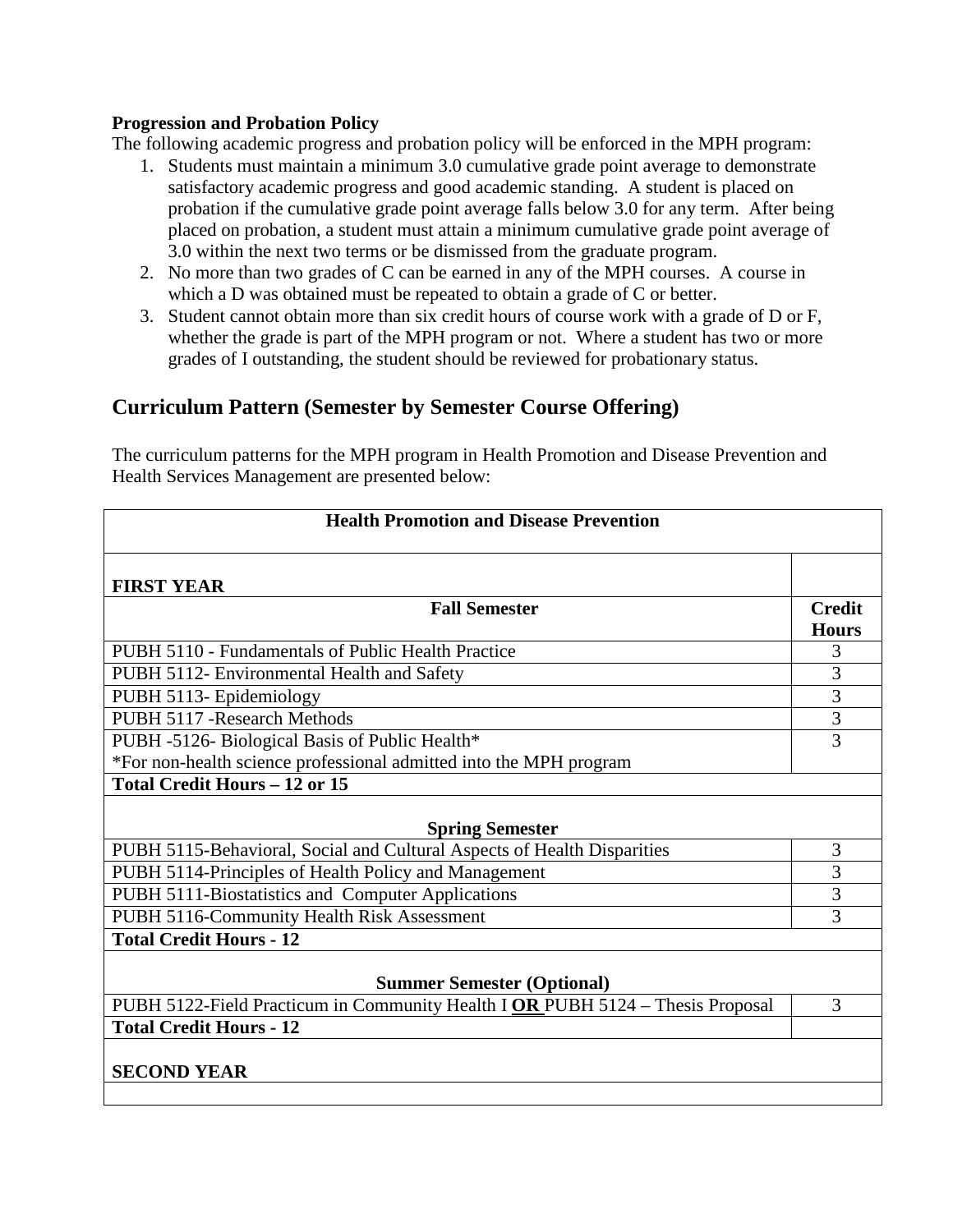| <b>Fall Semester</b>                                                         |       |
|------------------------------------------------------------------------------|-------|
| PUBH 5118-Health Education and Community Advocacy                            | 3     |
| PUBH 5119-Health Issues in Minority Populations                              | 3     |
| PUBH 5120-Principles, Theories & Practice in Behavioral Change               | 3     |
| PUBH 5122-Field Practicum in Community Health I OR PUBH 5124 – Thesis        | 3     |
| Proposal                                                                     |       |
| <b>Total Credit Hours - 12</b>                                               |       |
|                                                                              |       |
| <b>Spring Semester</b>                                                       |       |
| PUBH 5121-Health Services and Programming in Minority Population             | 3     |
| PUBH 5132- HIV/AIDS in People of Color: Evidence –based Interventions PUBH-  | 3     |
| Elective                                                                     |       |
| PUBH 5123- Field Practicum in Community Health II & Capstone Paper or Thesis | 3     |
| <b>Research and Defense</b>                                                  |       |
| <b>Total</b>                                                                 | 48/51 |
| credit                                                                       |       |

| <b>Health Services Management</b>                                              |                               |  |
|--------------------------------------------------------------------------------|-------------------------------|--|
| <b>FIRST YEAR</b>                                                              |                               |  |
| <b>Fall Semester</b>                                                           | <b>Credit</b><br><b>Hours</b> |  |
| PUBH 5110- Fundamentals of Public Health Practice                              | 3                             |  |
| PUBH 5112-Environmental Health and Safety                                      | 3                             |  |
| PUBH 5113-Epidemiology                                                         | $\overline{3}$                |  |
| PUBH 5117-Research Methods                                                     | 3                             |  |
| PUBH-5126: Biological Basis of Public Health*                                  | 3                             |  |
| *For non-health science professional admitted into the MPH program             |                               |  |
| <b>Total Credit Hours - 12 or 15</b>                                           |                               |  |
| <b>Spring Semester</b>                                                         |                               |  |
| PUBH 5111- Biostatistics and Computer Applications                             | 3                             |  |
| PUBH 5114-Principles of Health Policy and Management                           | 3                             |  |
| PUBH 5115- Behavioral, Social and Cultural Aspects of Health Disparities       | 3                             |  |
| PUBH 5121- Health Services and Programming in Minority Populations             | 3                             |  |
| <b>Total Credit Hours - 12</b>                                                 |                               |  |
| <b>Summer Semester (Optional)</b>                                              |                               |  |
| PUBH 5122-Field Practicum in Community Health I OR PUBH 5124 - Thesis Proposal | 3                             |  |
| <b>Total Credit Hours - 12</b>                                                 |                               |  |
| <b>SECOND YEAR</b>                                                             |                               |  |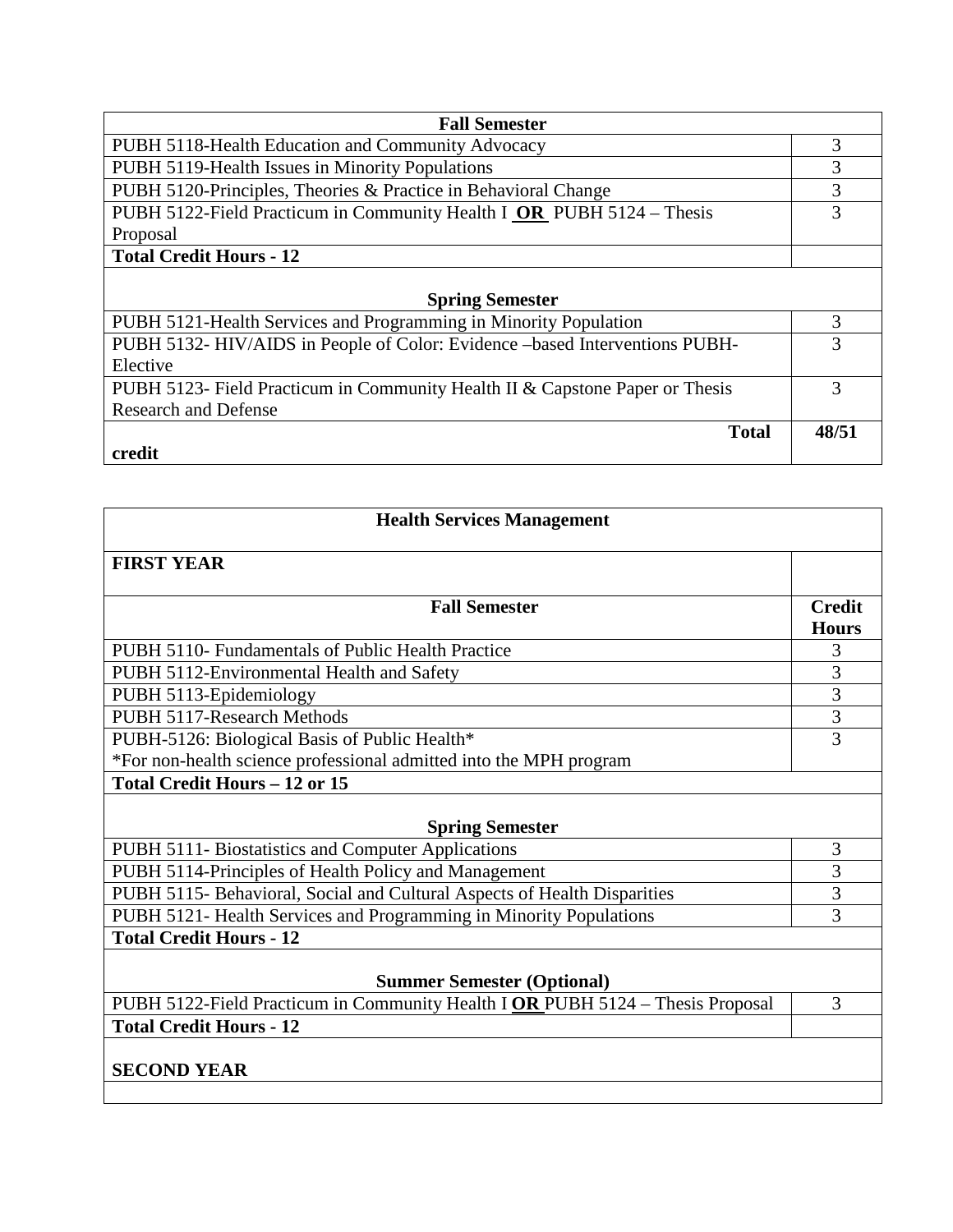| <b>Fall Semester</b>                                                       |                     |  |
|----------------------------------------------------------------------------|---------------------|--|
| PUBH 5131- Health Economics and Financial Management                       | 3                   |  |
| PUBH 5132-Health Services and Programming in Minority Populations          | 3                   |  |
| <b>PUBH</b> Elective                                                       | 3                   |  |
| PUBH 5123- Field Practicum in Community Health II and Capstone Paper or    | 3                   |  |
| PUBH 5125 – Thesis Research and Defense                                    |                     |  |
| <b>Total Credit Hours - 12</b>                                             |                     |  |
|                                                                            |                     |  |
| <b>Spring Semester</b>                                                     |                     |  |
| PUBH 5122- Field Practicum in Community Health I or                        | 3                   |  |
| PUBH 5124- Thesis Proposal                                                 |                     |  |
| PUBH 5127- Management of Health Care Organization                          | 3                   |  |
| PUBH 5128-Health Program Design, Planning, and Evaluation                  | 3                   |  |
| PUBH 5130- Ethical, Legal and Regulatory Aspects of Public Health Practice | 3                   |  |
|                                                                            | <b>Total Credit</b> |  |
| 48/51                                                                      |                     |  |
|                                                                            |                     |  |

# **Course Offerings for Public Health (PUBH)**

# **5110 INTRODUCTION TO PUBLIC HEALTH (3)**

Prerequisites: Admission to the MPH program or consent of Program Chairperson.

This course explores historical perspectives, content, and progress made in public-health practice in the United States over the past 150 years.

### **5111 BIOSTATISTICS AND COMPUTER APPLICATIONS (3)**

Prerequisites: Admission to the MPH program or consent of Program Chairperson.

This course covers parametric, non-parametric statistics and population-based arithmetic and geometric projections, and other quantitative data analysis techniques.

# **5112 ENVIRONMENTAL HEALTH AND SAFETY (3)**

Prerequisite: Admission to the MPH program or consent of Program Chairperson.

This course covers the link between environmental exposure and disease onset. Additional focus includes pollution control, occupational health and regulatory agencies historical perspectives content and progress made in public health practice in the United States over the past 150 years.

# **5113 EPIDEMIOLOGY (3)**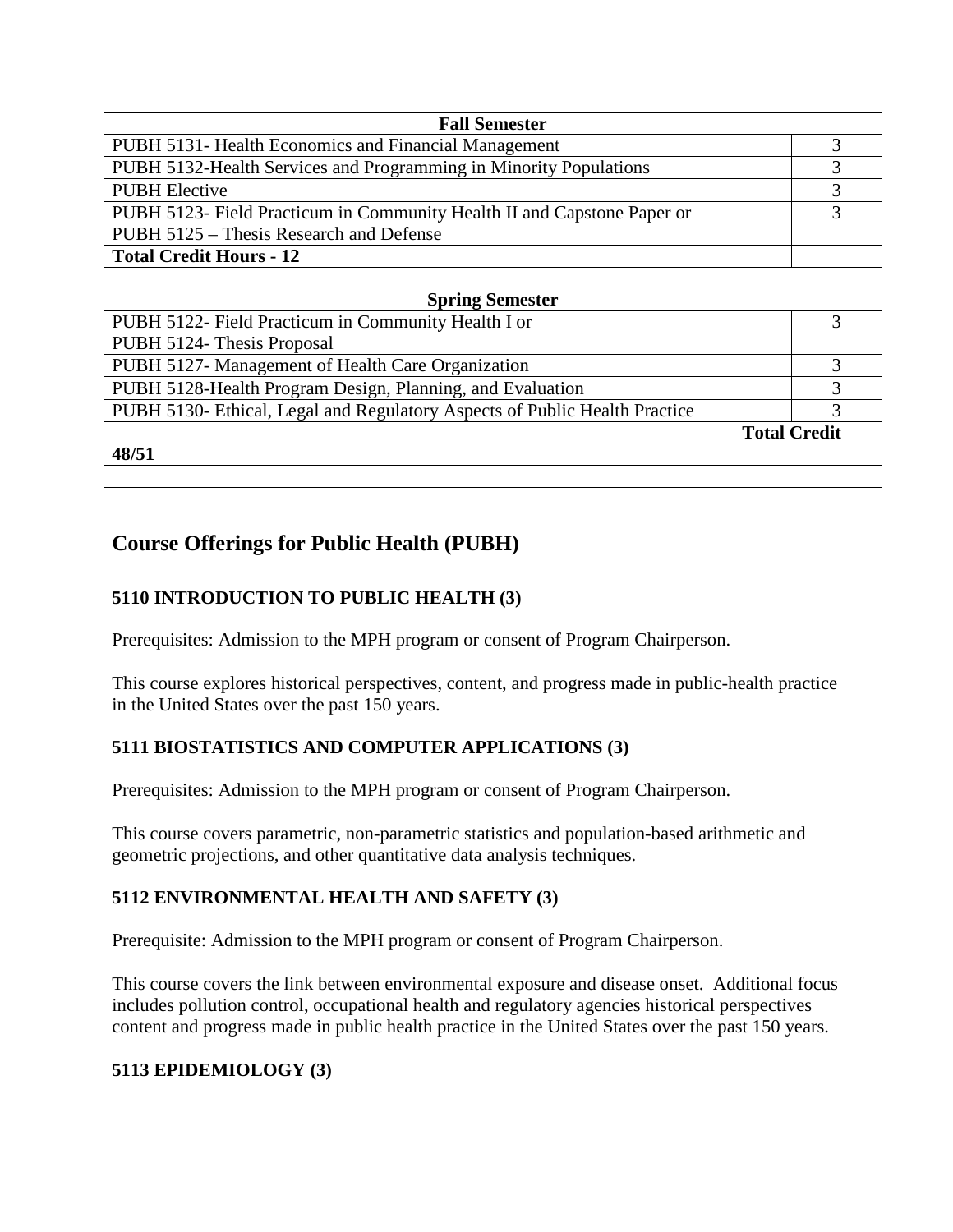Prerequisites: Admission to the MPH program or consent of Program Chairperson.

This graduate level course focuses on the principles and methods of epidemiology and the quantitative techniques for experimental design and data analysis.

#### **5114 PRINCIPLES OF HEALTH AND POLICY MANAGEMENT (3)**

Prerequisite: Admission to the MPH program or consent of Program Chairperson.

This course examines marketing principles, strategies for accomplishing marketing objectives and human resource management.

#### **5115 BEHAVIOURAL, SOCIAL AND CULTURAL ASPECTS OF HEALTH DISPARITIES (3)**

Prerequisite: Admission to the MPH program or consent of Program Chairperson.

This course examines the behavioral, cultural and social contexts of health disparities and their consequences and implications for minority populations.

### **5116 COMMUNITY HEALTH RISK ASSESSMENT (3)**

Prerequisite: Admission to the MPH program or consent of Program Chairperson.

This course explores principles of community-based risk assessment and it also examines factors that contribute to poor health outcomes.

#### **5117 RESEARCH METHODS IN HEALTH SCIENCES (3)**

Prerequisites: Admission to the MPH program or consent of Program Chairperson.

This course covers the principles and strategies of scientific research in health professions, including sample selections, data analysis and reporting.

### **5118 HEALTH EDUCATION AND COMMUNITY ADVOCACY (3)**

Prerequisite: Admission to the MPH program or consent of Program Chairperson.

This course covers the techniques of applying behavioral change theories into specific community education advocacy and policy interventions.

#### **5119 HEALTH ISSUES IN MINORITY HEALTH (3)**

Prerequisite: Admission to the MPH program or consent of Program Chairperson.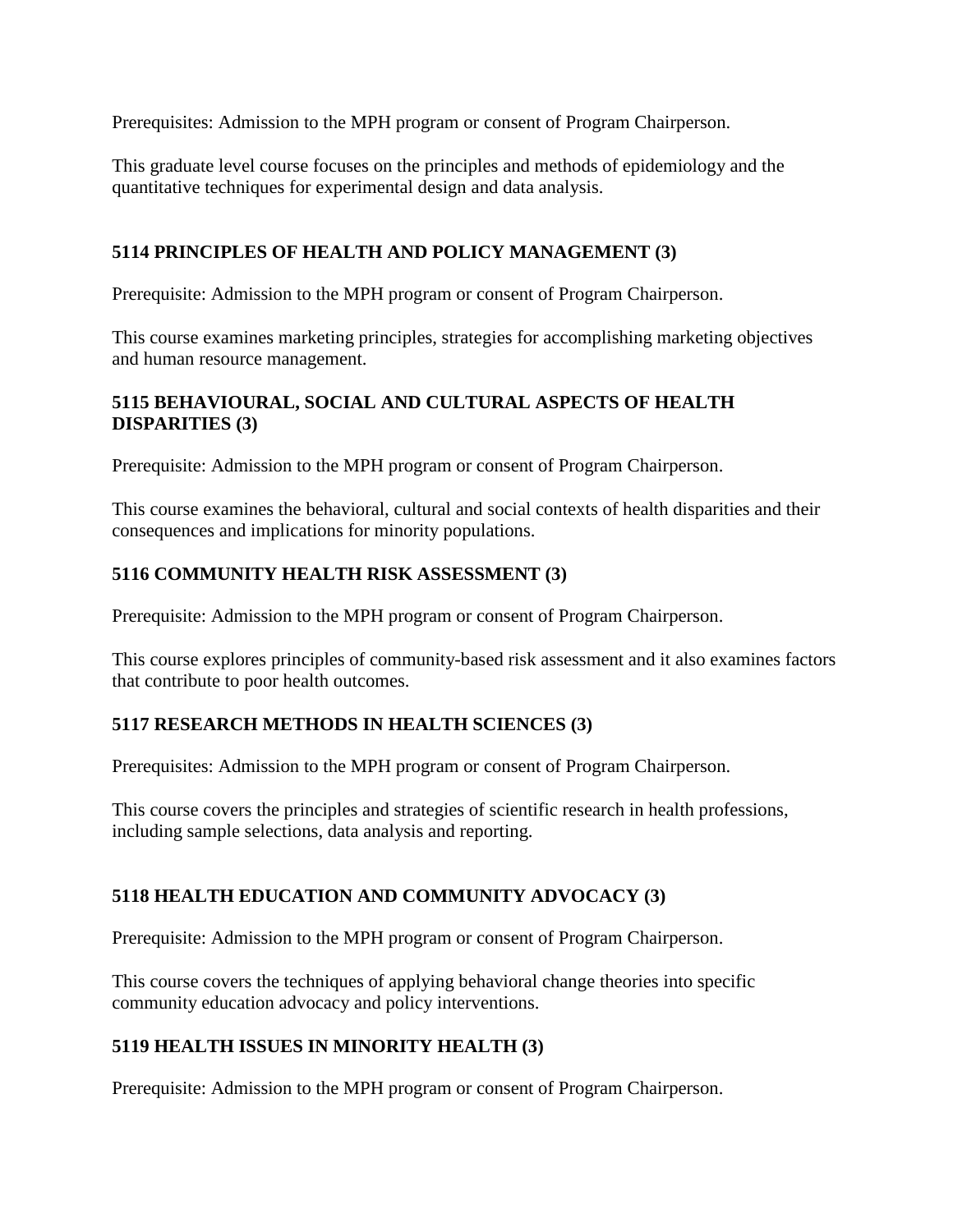This course explores issues that affect the health of minorities in the United States with emphasis on their disease burden.

### **5120 PRINCIPLES, THEORIES AND PRACTICE IN BEHAVIOR CHANGE (3)**

Prerequisite: Admission to the MPH program or consent of Program Chairperson.

This course explores the fundamental concepts in social theories and the foundation of health education theory and behavioral change.

### **5121 CULTURAL, ETHICAL AND SOCIAL DIMENSIONS IN UBLIC HEALTH (3)**

Prerequisites: Admission to the MPH program or consent of Program Chairperson.

This course explores the social, behavioral, and cultural variables that affect the health of communities.

### **5122 FIELD PRACTICUM IN COMMUNITY HEALTH I (3)**

Prerequisites: Admission to the MPH program or consent of Program Chairperson.

This course focuses on Community Practicum, and it provides an integral component of the professional education that complements the training of a public health professional.

### **5123 FIELD PRACTICUM IN COMMUNITY HEALTH II AND CAPSTONE PAPER (3)**

Prerequisite: Admission to the MPH program.

The experience provides the student with opportunities to apply knowledge and skills learned in the classroom t a variety of field work situations and to test new approaches and techniques in solving problems.

#### **5124 THESIS PROPOSAL (3)**

Prerequisites: Admission to the MPH program.

This course focuses on the independent graduate research project.

#### **5125 THESIS RESEARCH AND DEFENSE (3)**

Prerequisite: Admission to the MPH program.

An independent original research project on public health problem area utilizing health sciences methods in inquiry. It focuses on individual and community health interests and problems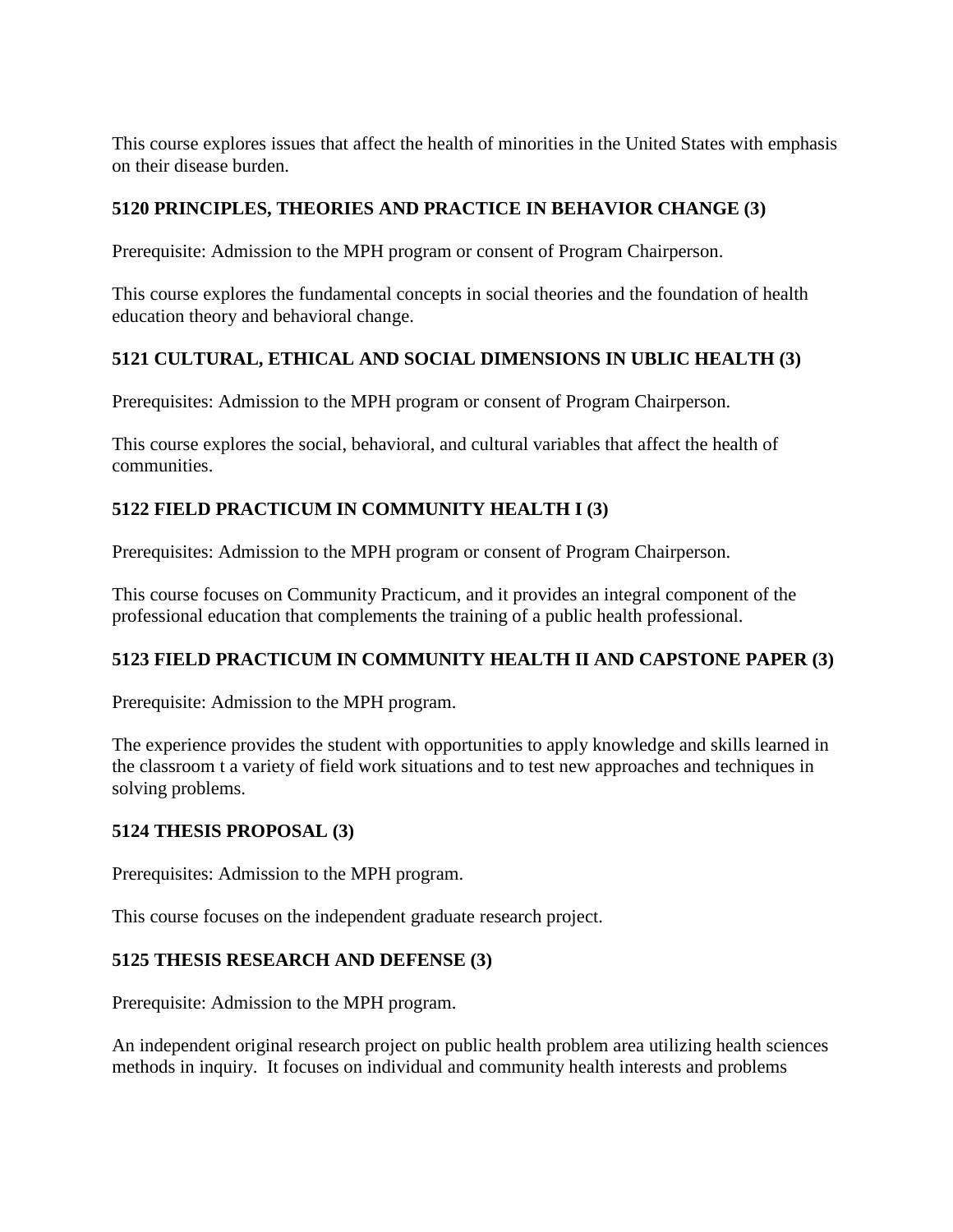through literature search, defining of the problem, use of theoretical and conceptual framework, methodology for data collection, analysis, findings, discussion implications, and conclusion.

### **5126 BIOLOGICAL BASIS OF PUBLIC HEALTH (3)**

Prerequisites: Admission to the MPH program or consent of Program Chairperson.

The course introduces concepts of disease and disease causation with emphasis or determinants, pathophysiology, social and behavioral factors.

#### **5127 MANAGEMENT OF HEALTH CARE ORGANIZATIONS (3)**

Prerequisites: Admission to the MPH program or consent of Program Chairperson.

This course explores organizational structures and the delivery of health care services.

### **5128 HEALTH PROGRAM DESIGN, PLANNING, AND EVALUATION (3)**

Prerequisite: Admission to the MPH program or consent of Program Chairperson.

This course explores theoretical foundations of program planning and practical evaluation of programs.

#### **5129 ENTREPRENEURSHIP IN HEALTHCARE DELIVERY (3)**

Prerequisite: Admission to the MPH program or consent of Program Chairperson.

This course explores opportunities and threat to entrepreneurial endeavors in health care industry.

#### **5130 LEGAL AND REGULATORY ASPECTS OF PUBLIC HEALTH PRACTICE (3)**

Prerequisites: Admission to the MPH program or consent of Program Chairperson.

This course explores legal obligations of health care providers which relate to the provision of health care.

#### **5131 HEALTH ECONOMICS AND FINANCIAL MANAGEMENT (3)**

Prerequisites: Admission to the MPH program or consent of Program Chairperson.

This course explores economic analysis and the use of managerial techniques.

#### **5132 HIV/AIDS IN PEOPLE OF COLOR: EVIDENCE-BASED INTERVENTIONS (3)**

Prerequisites: Admission to the MPH program or consent of Program Chairperson.